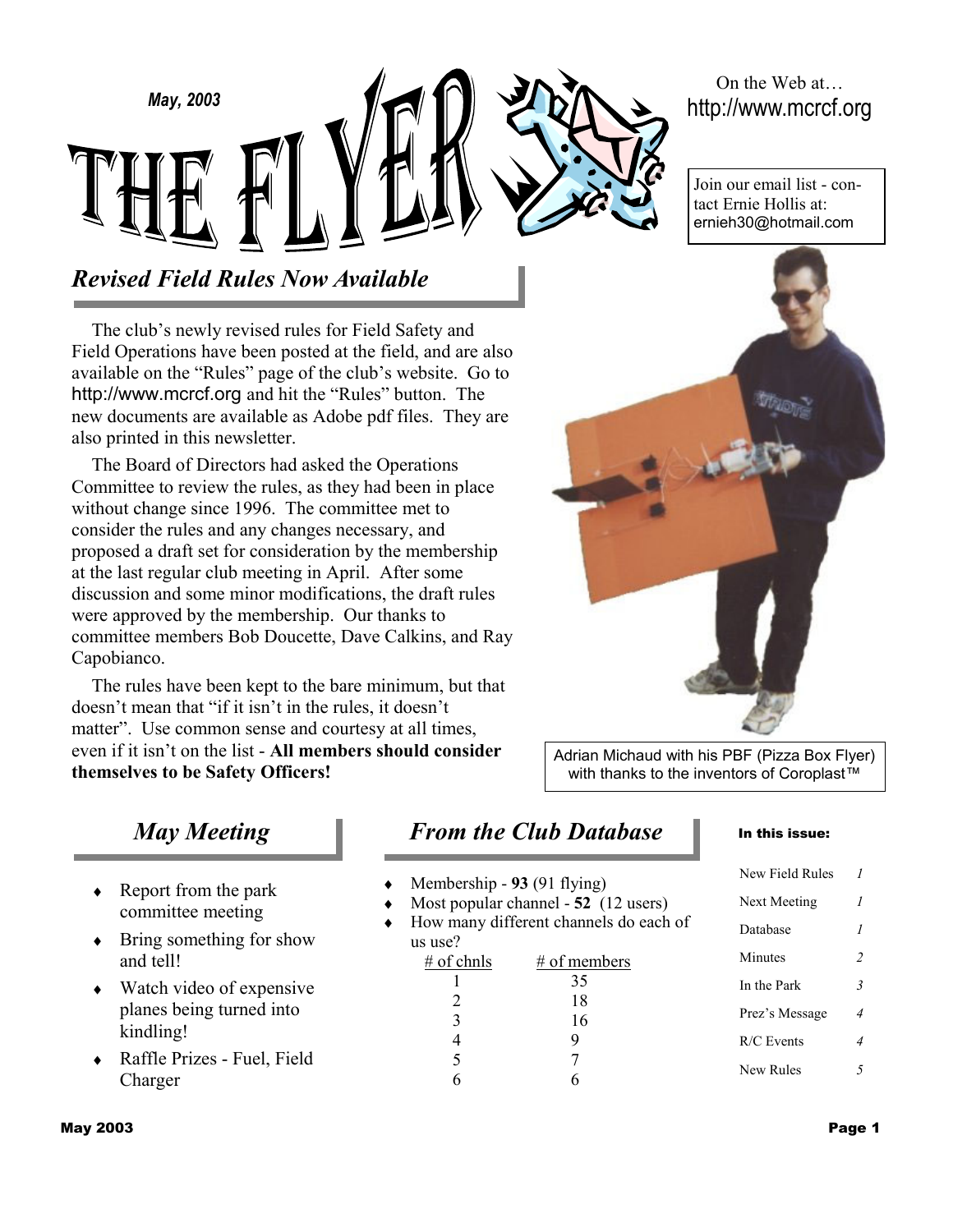#### **Minutes of the 02/05/2003 Regular meeting of the Middlesex County R-C Fliers, Inc.**

#### Introduction and Committee Reports:

President Jeff Ward called the meeting to order at 7:30 p.m. but without a quorum. There were no new members present. Treasurer John Caci read the financial report for January. Acceptance of the financial reports was deferred. Acceptance of the minutes of the January meeting was deferred. Ray reported the membership as 63.

#### Old Business

Auction – scheduled for February  $16<sup>th</sup>$ . Jeff asked for additional volunteers to help. The printed auction flyer had the wrong year on it, pointing out the need for improved quality control! The date has been corrected in the AMA magazine and on their on-line event calendar.

#### New Business

- $\blacklozenge$  March meeting Jeff noted that the March meeting schedule coincided with the 495<sup>th</sup> R/C Squadron's annual Art Alfano Scale Show, and suggested that since there was no pressing official business anticipated for March, that the meeting not be held so that members could attend the show. There was general agreement that this was a good idea. Jeff announced that there would be no regular meeting in March, and that he would publicize the fact in the regular mailing and through email.
- ♦ Raffle Jeff mentioned that the budget included some money for actual raffle prizes (enough for a couple of meetings) to be used in place of the usual 50/50 raffle. The July meeting will probably be one event that includes a prize raffle, but that the April meeting might also have prizes. Jeff asked for suggestions on what people would like to see as prizes. Although all agreed that "a Harley" would be a good prize, the budget will not support it. Several more economical suggestions were noted.
- Snowmobiles Bob Mason asked about snowmobiles in the park. Some have been seen going over our benches. There seems to be mixed opinion over whether they are allowed in the park, but the police appear to think that it's OK. There was a suggestion to put up markers or some snow fence around the benches next year. Jeff suggested that we should only call the police if the snowmobilers were operating in a way to endanger people in the park or if they are damaging the park.
- Someone mentioned that the Cape Anne Club was still active, contrary to information previously published in "The Flyer". They did not lose their field, as the developer that wanted to build on it couldn't get the necessary permits.

There being no more business, the official part of the meeting was adjourned.

#### Show and Tell

- ♦ John Parisi showed his "Delta Vortex" ARF designed by Bruce Tharpe Engineering. The Vortex has a 54" wingspan with an OS 91FX engine, and a 14oz. fuel tank. John says it took him "about a week, a little each night" to assemble the ARF. It's designed for sport, not speed.
- ♦ Jim Holt showed two planes: The first was a Great Planes Focke-Wolfe ARF. The second was a SIG Mid-Star 40 kit. Jim said that he was impressed by the Sig kit's laser cut parts, ease of construction, and excellent documentation. The plane will sport a Saito 56 4-stroke when it's done.

After show and tell, Jeff played part of a recent NOVA program called "Spies That Fly". The second half of the program concentrated on Unmanned Aerial Vehicles (UAV's) used for reconnaissance, including some that were based heavily on R/ C models technology.After the video, a 50/50 raffle was held.

Respectfully submitted, Jeff Ward President

#### **Minutes of the 04/02/2003 Regular meeting of the Middlesex County R-C Fliers, Inc.**

#### Introduction and Committee Reports:

Vice President Gary Christiansen called the meeting to order at 7:35 p.m., with 21 members present. President Jeff Ward

*(Continued on page 3)*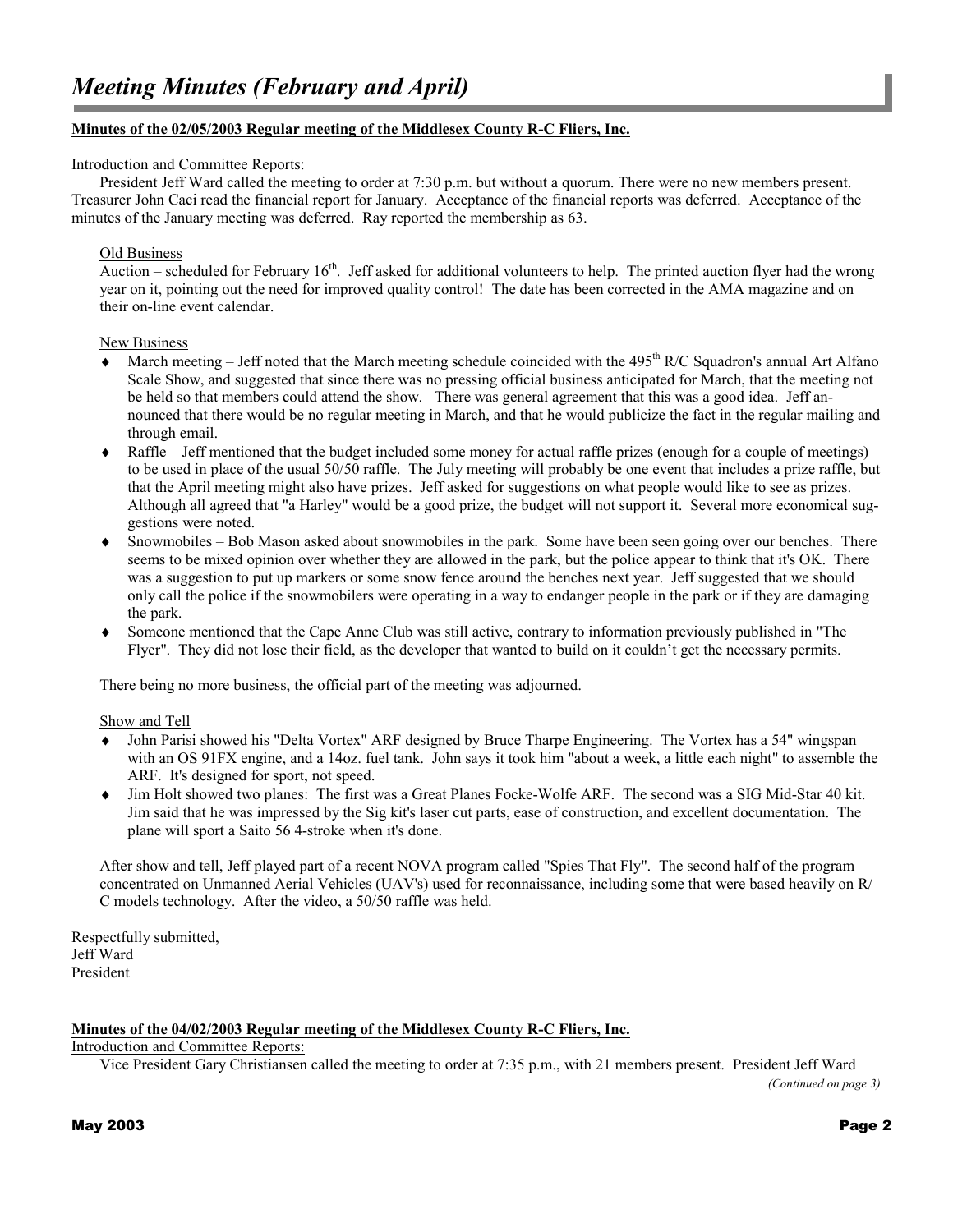#### *(Continued from page 2)*

was absent, attending a meeting of the Vietnam Veterans Park committee. Treasurer John Caci read the financial report for March. The new members were introduced. Bob Mason reported that the field had been rolled. Bob was able to get this done by one of the contractors working across the street at the jail. He did the job for \$100, a substantial savings over the amount we had budgeted based on past experience. Many thanks to Bob M.

Old Business

There was no old business.

#### New Business

On behalf of the Operations Committee, Bob Doucette presented drafts of revised Field Safety Rules and Field Operations Rules. After discussion, several minor modifications were suggested and accepted. The rules were voted on and accepted.

Unofficial Business Show and Tell - John Yassemedis brought his new hobby lathe to show. 50/50 Raffle—won by Gary C.

Respectfully submitted, John Parisi, Director



### *What's Happening in Vietnam Veterans Park*

- ♦ The Billerica Recreation Department and the Sudbury Valley Trustees are cooperating on the creation of a brochure describing the park. It will include trail maps and info on facilities and activities. The Middlesex County R/C Fliers and its model flying activities are mentioned in the brochure.
- $\bullet$  The loamed areas have been raked and reseeded, as of 4/28. Please do whatever you can to minimize damage to the seeded areas. Please try to drive and park on the grassy areas, even if you have to walk a little to the pit area.
- The Billerica Police have indicated an interest in having the park entrance gated so that once they clear the parking lot in the evening, no cars can get back in. Not sure if any decision has been made on this yet.
- Peggy Hannon-Rizza from Billerica Recreation is working with two Eagle Scout candidates regarding work on the new memorials and traffic circle at the park entrance. The park committee would like to have it finished in time for Billerica's 350th year celebration in 2005.
- ♦ The BMX bike racing season starts again in May. The BMX association hopes to get the starting hill paved this year.
- ♦ Billerica Youth Soccer intends to develop two more soccer fields inside the park. They'll be near the existing fields, across the dirt road in the existing open space. The additional fields are needed so that other fields can be "rested".
- ♦ The town is considering designating the area that used to be Goldenrod Ave. (between the old community garden and the trees) as parking space, to take up some of the overflow during peak demand periods.
- The county's dilapidated yellow barn on Treble Cove Road is going to be rehabilitated (don't know if they mean rebuilt, or leveled so they can start over.) Not sure at this time what its use will be, but Peggy says when it's finished there will be some parking there and some bathrooms that will be available to the public.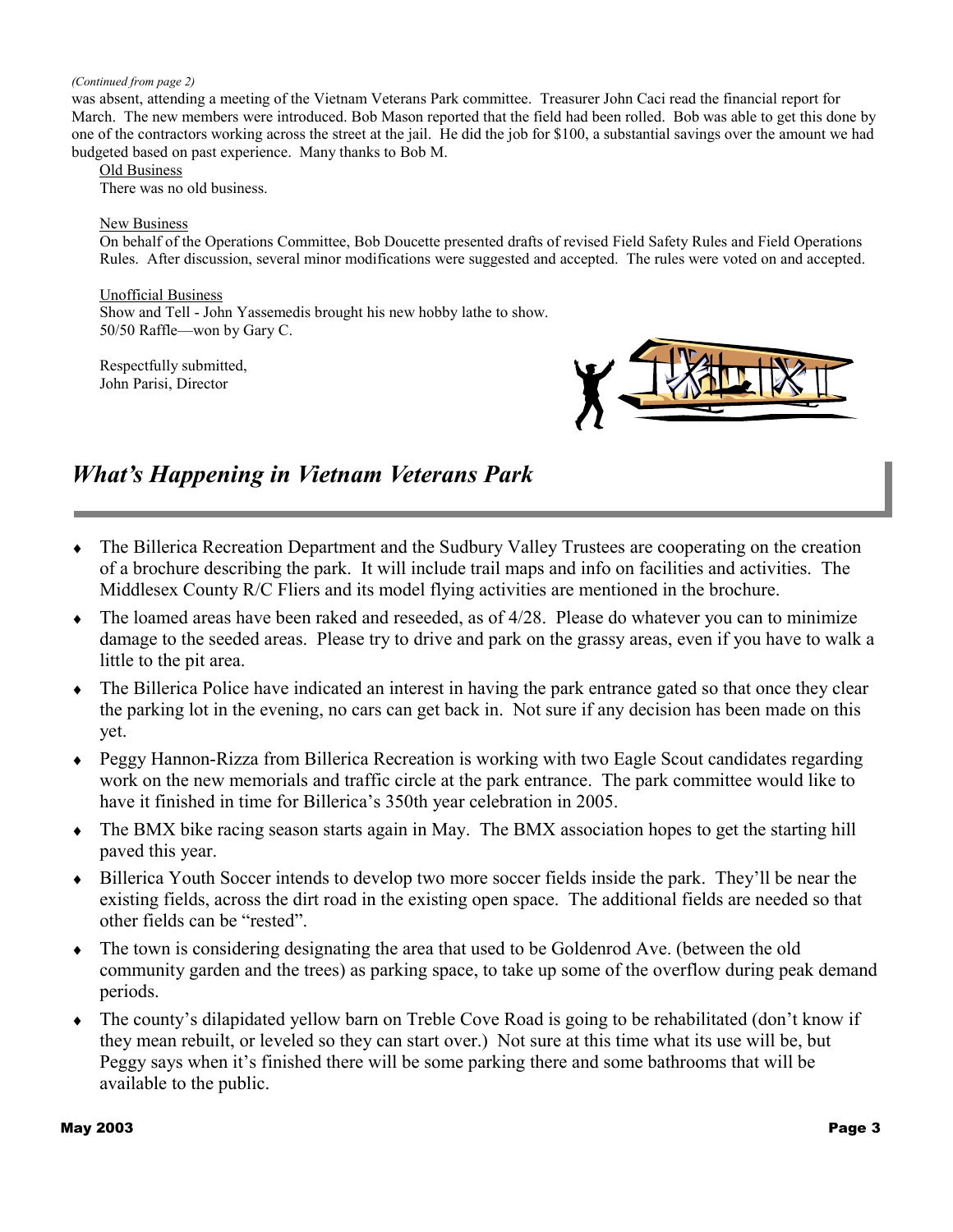## *President's Message*

Finally, some warm weather. I hope you've all given your models a thorough "going over" before getting into the prime flying season. Sometimes things just seem to loosen up or fall apart over the winter. Also, please check the condition of your transmitter and receiver batteries carefully before flying them again this season.

Dave Heckman called me this week with some sad news. His close friend and our fellow club member Warren Harding passed away in mid-April, after struggling with a heart condition. Warren didn't fly, but he was a regular at the club meetings, and I appreciated that. Our condolences to Dave, and to Warren's family.

Many of you have read the updated club rules for safety and field operations, either at the last meeting, at the field, or on the web site. If you haven't yet, please do so. Formulating the rules can be tough, deciding between being thorough (and risking a list of rules so long no one can remember them all) and keeping it simple (and not addressing every issue.) We opted for simplicity, but the price you pay for that is me harping on you on safety issues in the newsletter!

This month's issue is one of "protecting the pilot's box." Too many times over the last couple of years, people have been observed performing low altitude maneuvers close to the pilot's box while there are other pilots flying. As we all know, when you're flying, you're not watching the other person or their model. In the best case scenario, this can be very distracting for the other pilots, especially less experienced fliers. In some cases, such aircraft (planes and helicopters) have crashed into or flown through the pilot's box or the pits. In almost all instances, *this could have been avoided.* For reasons of safety and courtesy, please consider these guidelines:

- 1. Avoid performing low altitude maneuvers over the runway when there are other pilots in the box.
- 2. Do not attempt any maneuvers at low altitude over the runway that you have not practiced extensively at high altitude or under more forgiving conditions.
- 3. If you want to fly or practice a maneuver at low altitude near field center, ask the other pilots if they will give you the field, and then limit the practice maneuvers to 5-10 minutes max. (Other pilots, please be gracious as long as no one abuses this)
- 4. For everyone's safety, all low altitude flying should be done no closer than the runway center line, even if you're alone in the box.
- 5. If you just have to fly low, at least warn the other pilots, and give them the opportunity to grit their teeth or land and get out of the way.
- 6. If you know you're going to fly low or practice maneuvers you haven't mastered, ask someone to spot for you (and everyone else!)

Be safe and have fun!

Jeff



p.s Thanks to Ray C. and John P. for keeping up the field markings!

## *Upcoming R/C Events*

- ♦ **Hydro Fun Fly**, 05/17/03 05/18/03 -Brimfield, MA (C) Hydro Fun Fly. Site: Streeter Point. D.E. Foster CD, 69 Intervale Rd Springfield MA 01118 PH:413-782-3872. Sponsor: GEE BEE PRODUCTS
- ♦ *Wachusett Barnstormers* **5th Annual Bottom Gun Scale Fly-in,** June 7-8, Gardner Airport, Gardner MA. No competition, no pressure fly in for scale R/C models. Full scale paved and grass runways. All scale aircraft and pilots welcome, jets too. Camping and RV (no hookups) sites available. Food on site. Raffle and door prizes. Flying starts at 8:30 a.m. both days. Contact CD Bob Gifford (978) 297-2576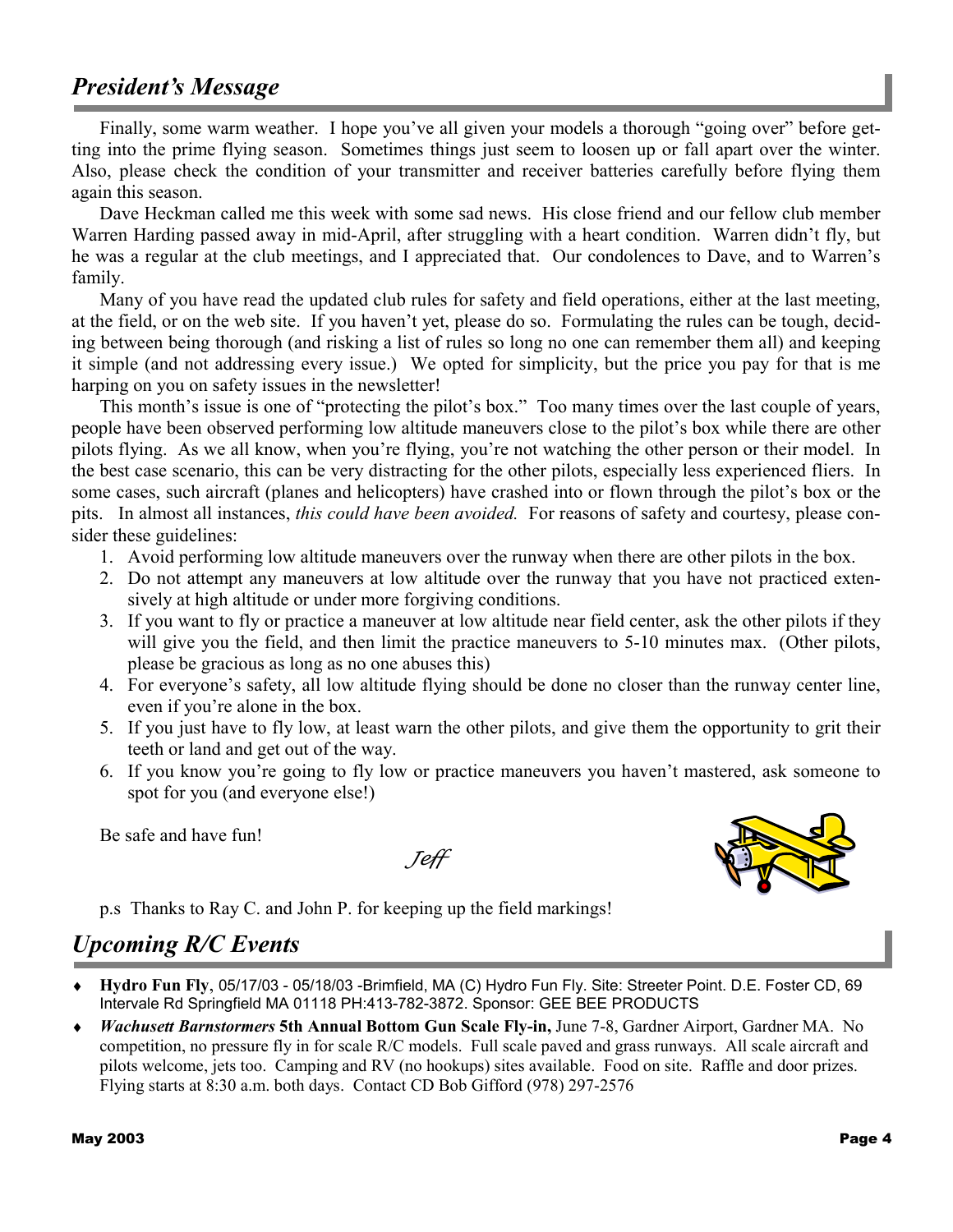| <b>Field Operating Rules</b>                                                                                                                                                                                                                        | <b>Field Safety Rules</b>                                                                                                                                                       |
|-----------------------------------------------------------------------------------------------------------------------------------------------------------------------------------------------------------------------------------------------------|---------------------------------------------------------------------------------------------------------------------------------------------------------------------------------|
| Approved: April 2, 2003                                                                                                                                                                                                                             | Approved: April 2, 2003                                                                                                                                                         |
| <b>CRCF</b> members<br>Flight operations at this site are restricted to current M<br>and their guests with a current AMA membership.                                                                                                                | ALL MEMBERS ARE TO CONSIDER THEMSELVES SAFETY OFFI-<br>CERS.                                                                                                                    |
| Flight operations are not permitted before 8:00 AM on weekdays or be-<br>fore 9:00 AM on weekends. The field closes at dusk and no one is per-<br>mitted on the field after dark. No flight operations during electrical<br>$\overline{\mathsf{N}}$ | All pilots and pilots-in-training are required to be familiar with and abide<br>by the MCRCF Field Safety Rules and the AMA Safety Code.                                        |
| storms                                                                                                                                                                                                                                              | For personal safety, it is strongly recommended that members SHOULD<br>NOT FLY ALONE.<br>$\overline{\mathcal{N}}$                                                               |
| Consumption of alcoholic beverages is not permitted in the park at any<br>time.<br>3                                                                                                                                                                | All aircraft must be properly restrained while starting the engine. Bungee<br>cord style restraints are NOT permitted<br>$\dot{\mathfrak{c}}$                                   |
| All pilots must have a current MCRCF issued frequency pin and ob-<br>serve MCRCF Frequency Pole rules and etiquette.<br>4.                                                                                                                          | High-speed engine run-ups shall occur in the designated area that is located<br>in the lower half of the pit area. As a courtesy to others, pilots will point<br>$\overline{4}$ |
| Flight privilege shall not exceed 15 minutes per flight.<br>5.                                                                                                                                                                                      | the exhaust from their aircraft away from other modelers and planes in the<br>area.                                                                                             |
| will yield right-<br>All model aircraft will fly in the designated areas and<br>of-way to full-size aircraft (see site map).<br>Ġ.                                                                                                                  | Pilots will fly only from the designated flying stations.<br>S.                                                                                                                 |
| must be from the<br>No flying over equestrian events, the town soccer field or the soccer<br>parking lot during events. Both take-offs and landing<br>$\overline{r}$ .                                                                              | Returning aircraft should not to be taxied back into the pit area. Engines of<br>returning aircraft are to be turned off prior to entering the pit area.<br>$\acute{\circ}$     |
| flyers and helicopters (operating below the tree tops) if both groups are<br>end of the field opposite the event. Flying is limited to electric park<br>active.                                                                                     | Pilots with gas engines shall have a proper BC fire extinguisher readily<br>available.<br>$\overline{r}$ .                                                                      |
| main runway, with one helicopter hovering in the designated helicopter<br>No more than three model aircraft may be concurrently in flight off the<br>practice area.<br>$\infty$                                                                     | Landing aircraft have precedence over take-offs and dead stick landings<br>have precedence over all other model activities.<br>$\infty$                                         |
| Mufflers shall be attached to all engines that were designed to operate<br>o,                                                                                                                                                                       | Children are NOT permitted in the pit area or on the flight line without the<br><b>DIRECT</b> supervision of a responsible adult.<br>o.                                         |
| It is recommended that engine noise should not exceed<br>with a muffler.<br>98 dB at 9 feet.                                                                                                                                                        | WATCH YOUR PROP'S ARC AND PROP WASH AREA!<br>$\overline{10}$ .                                                                                                                  |
| field.<br>10. Flying turbine-powered aircraft is not permitted at this                                                                                                                                                                              | Emergency Phone Numbers:                                                                                                                                                        |
| 978 671-0940<br>978671-0900<br>Emergency Phone Numbers:<br>Police<br>Fire                                                                                                                                                                           | 978671-0900<br>97867-0940<br>Police<br>Fire                                                                                                                                     |